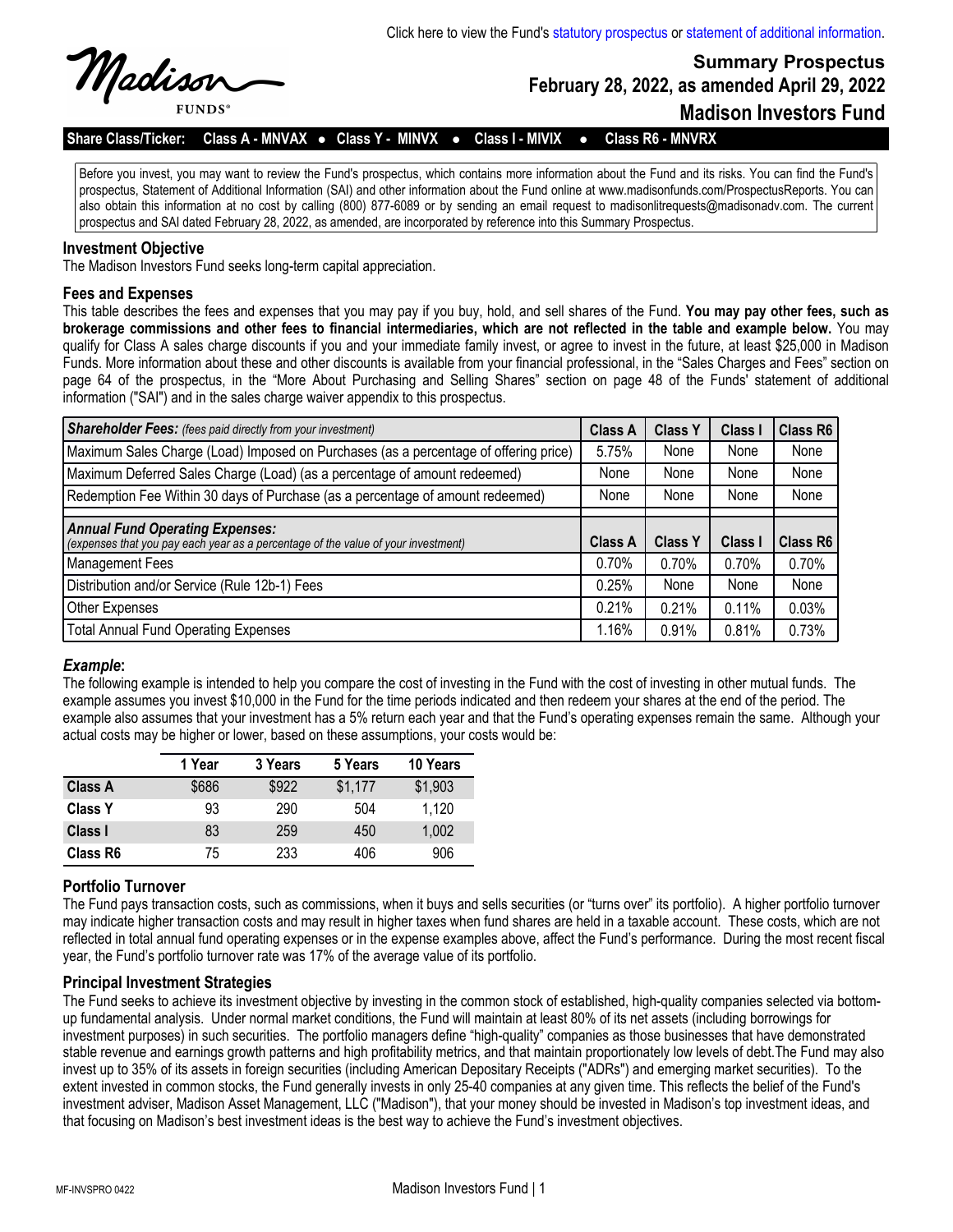Madison follows a rigorous three-step process when evaluating companies pursuant to which Madison considers (1) the business model, (2) the management team, and (3) the valuation of each potential investment. When evaluating the business model, Madison looks for sustainable competitive advantages, metrics that demonstrate relatively high levels of profitability, stable and growing earnings, and a solid balance sheet.

When assessing management, Madison evaluates its operational and capital allocation track records and the nature of its accounting practices. The final step in the process is assessing the proper valuation for the company. Madison strives to purchase securities trading at a discount to their intrinsic value as determined by discounted cash flows modeling and additional valuation methodologies. Often, Madison finds companies that clear the business model and management team hurdles, but not the valuation hurdle. Those companies are monitored for inclusion at a later date when the price may be more appropriate. Madison seeks to avoid the downside risks associated with overpriced securities.

Madison may sell stocks for a number of reasons, including: (i) the price target Madison has set for stock has been achieved or exceeded, (ii) the fundamental business prospects for the company have materially changed, or (iii) Madison finds a more attractive alternative.

The Fund's investment strategy reflects Madison's general "Participate and Protect<sup>®</sup>" investment philosophy. Madison's expectation is that investors in the Fund will participate in market appreciation during bull markets and experience something less than full participation during bear markets compared with investors in portfolios holding more speculative and volatile securities; therefore, this investment philosophy is intended to represent a conservative investment strategy. There is no assurance that Madison's expectations regarding this investment strategy will be realized.

Although the Fund expects to pursue its investment objective utilizing its principal investment strategies regardless of market conditions, the Fund may invest up to 100% in money market instruments. To the extent the Fund engages in this temporary defensive position, the Fund's ability to achieve its investment objective may be diminished.

## **Principal Risks**

The specific risks of owning the Fund are set forth below. You could lose money as a result of investing in the Fund. An investment in the Fund is not a deposit of a bank and is not insured or guaranteed by the Federal Deposit Insurance Corporation or any other government agency, entity or person. The Fund's share price and total return will fluctuate. You should consider your own investment goals, time horizon and risk tolerance before investing in the Fund.

*Equity Risk*. The Fund is subject to equity risk. Equity risk is the risk that securities held by the Fund will fluctuate in value due to general market or economic conditions, perceptions regarding the industries in which the issuers of securities held by the Fund participate, and the circumstances and performance of companies whose securities the Fund holds. In addition, while broad market measures of common stocks have historically generated higher average returns than fixed income securities, common stocks have also experienced significantly more volatility in those returns.

*Growth and Value Risks.* Stocks with growth characteristics can experience sharp price declines as a result of earnings disappointments, even small ones. Stocks with value characteristics carry the risk that investors will not recognize their intrinsic value for a long time or that they are appropriately priced at a low level. Because the Fund generally follows a strategy of holding stocks with both growth and value characteristics, any stock's share price may be negatively affected by either set of risks.

*Capital Gain Realization Risks to Taxpaying Shareholders.* Because of the focused nature of the Fund's portfolio, the Fund is susceptible to capital gain realization. In other words, when the Fund is successful in achieving its investment objective, portfolio turnover may generate more capital gains per share than funds that hold greater numbers of individual securities. The Fund's sale of just a few positions will represent a larger percentage of the Fund's assets compared with, say, a fund that has hundreds of securities positions.

*Foreign Security and Emerging Market Risk*. Investments in foreign securities, including investments in ADRs and emerging market securities, involve risks relating to currency fluctuations and to political, social, and economic developments abroad, as well as risks resulting from differences between the regulations to which U.S. and foreign issuers and markets are subject. These risks may be greater in emerging markets. The investment markets of emerging countries are generally more volatile than markets of developed countries with more mature economies.

*Depository Receipt Risk.* Depository receipts, such as American depository receipts ("ADRs"), global depository receipts ("GDRs"), and European depository receipts ("EDRs"), may be issued in sponsored or un-sponsored programs. In a sponsored program, a security issuer has made arrangements to have its securities traded in the form of depository receipts. In an un-sponsored program, the issuer may not be directly involved in the creation of the program. Depository receipts involve many of the same risks as direct investments in foreign securities. These risks include, but are not limited to, fluctuations in currency exchange rates, which are affected by international balances of payments and other financial conditions; government interventions; and speculation. With respect to certain foreign countries, there is the possibility of expropriation or nationalization of assets, confiscatory taxation, political and social upheaval, and economic instability. Investments in depository receipts that are traded over the counter may also be subject to liquidity risk.

*Market Risk.* The share price of the Fund reflects the value of the securities it holds. If a security's price falls, the share price of the Fund will go down (unless another security's price rises by an offsetting amount). If the Fund's share price falls below the price you paid for your shares, you could lose money when you redeem your shares.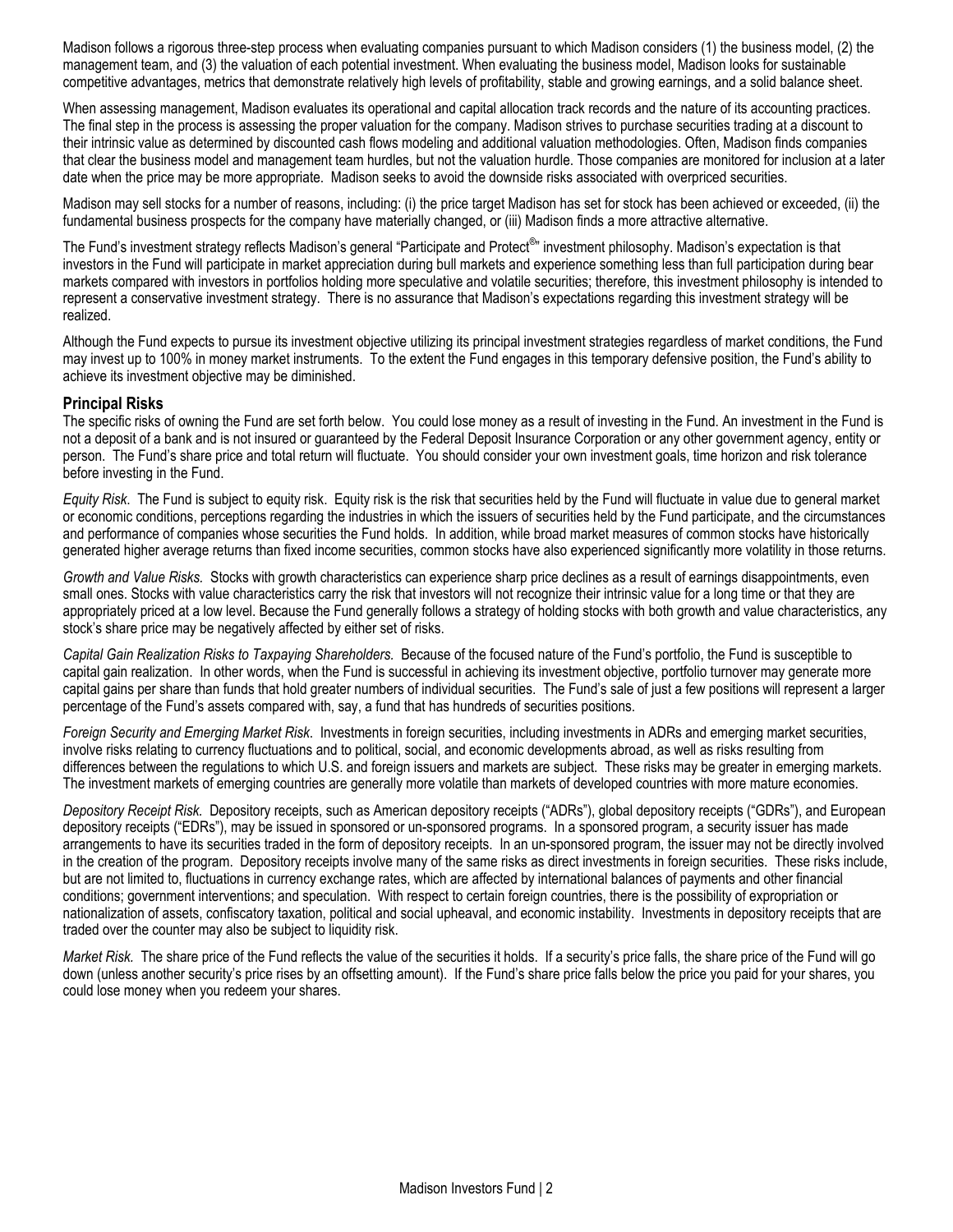# **Performance**

The following bar chart and table provide some indication of the risks of investing in the Fund. The bar chart shows how the Fund's investment results have varied from year to year. The table shows the Fund's average annual total returns for various periods compared to a broad measure of market performance. The Fund's past performance (before and after taxes) is not necessarily an indication of its future performance. Madison waived between 0.11% to 0.15% of the Fund's management fee and/or services fee annually for Class Y shares from February 6, 2009 through February 28, 2016; 0.15% for Class A shares from September 23, 2013 to February 28, 2016; and 0.10% for Class R6 shares from September 23, 2013 until May 1, 2014. Investment returns reflect these fee waivers, without which returns would have been lower. Updated performance information current to the most recent month end is available at no cost by visiting www.madisonfunds.com or by calling 1-800-877-6089.



# **Calendar Year Total Returns for Class Y Shares**

| Highest/Lowest quarter end results |  |  |
|------------------------------------|--|--|
|------------------------------------|--|--|

# **Average Annual Total Returns**

# **For Periods Ended December 31, 2021**

|                  |                                                                                                       | 1 Year | 5 Years | 10 Years | <b>Since Inception</b><br>9/23/2013 | Since Inception<br>8/31/2020 |
|------------------|-------------------------------------------------------------------------------------------------------|--------|---------|----------|-------------------------------------|------------------------------|
| Class Y Shares - | Return Before Taxes                                                                                   | 22.68% | 17.50%  | 15.33%   | N/A                                 | N/A                          |
|                  | Return After Taxes on Distributions                                                                   | 20.56% | 15.05%  | 12.97%   | N/A                                 | N/A                          |
|                  | Return After Taxes on Distributions and Sale of Fund Shares                                           | 14.94% | 13.60%  | 12.09%   | N/A                                 | N/A                          |
| Class A Shares - | Return Before Taxes                                                                                   | 15.33% | 15.83%  | N/A      | 13.35%                              | N/A                          |
|                  | <b>Class I Shares</b> - Return Before Taxes                                                           | 22.80% | N/A     | N/A      | N/A                                 | 25.30%                       |
|                  | <b>Class R6 Shares - Return before Taxes</b>                                                          | 22.91% | 17.71%  | N/A      | 14.66%                              | N/A                          |
|                  | S&P 500 <sup>®</sup> Index (reflects no deduction for sales charges, account fees, expenses or taxes) | 28.71% | 18.47%  | 16.55%   | 15.49%                              | 38.86%                       |

After-tax returns are calculated using the highest historical individual federal marginal income tax rates and do not reflect the impact of state and local taxes. Actual after-tax returns depend on an investor's tax situation and may differ from those shown, and after-tax returns shown are not relevant to investors who hold their fund shares through tax-deferred arrangements such as 401(k) plans or individual retirement accounts. Aftertax returns are shown only for Class Y shares and will vary for other share classes. Returns after taxes on distributions and sale of fund shares may be higher than other returns for the same period due to the tax benefit of realizing a capital loss on the sale of fund shares.

## **Portfolio Management**

The investment adviser to the Fund is Madison Asset Management, LLC. Richard Eisinger (Co-Head of Investments and Portfolio Manager/ Analyst), Haruki Toyama (Director of Research and Portfolio Manager/Analyst) and Joe Maginot (Vice President and Portfolio Manager/Analyst) co-manage the Fund. Mr. Eisinger served in this capacity from January 2000 until May 2010, and again since June 2019; and Messrs. Toyama and Maginot have served in this capacity since February 2022.